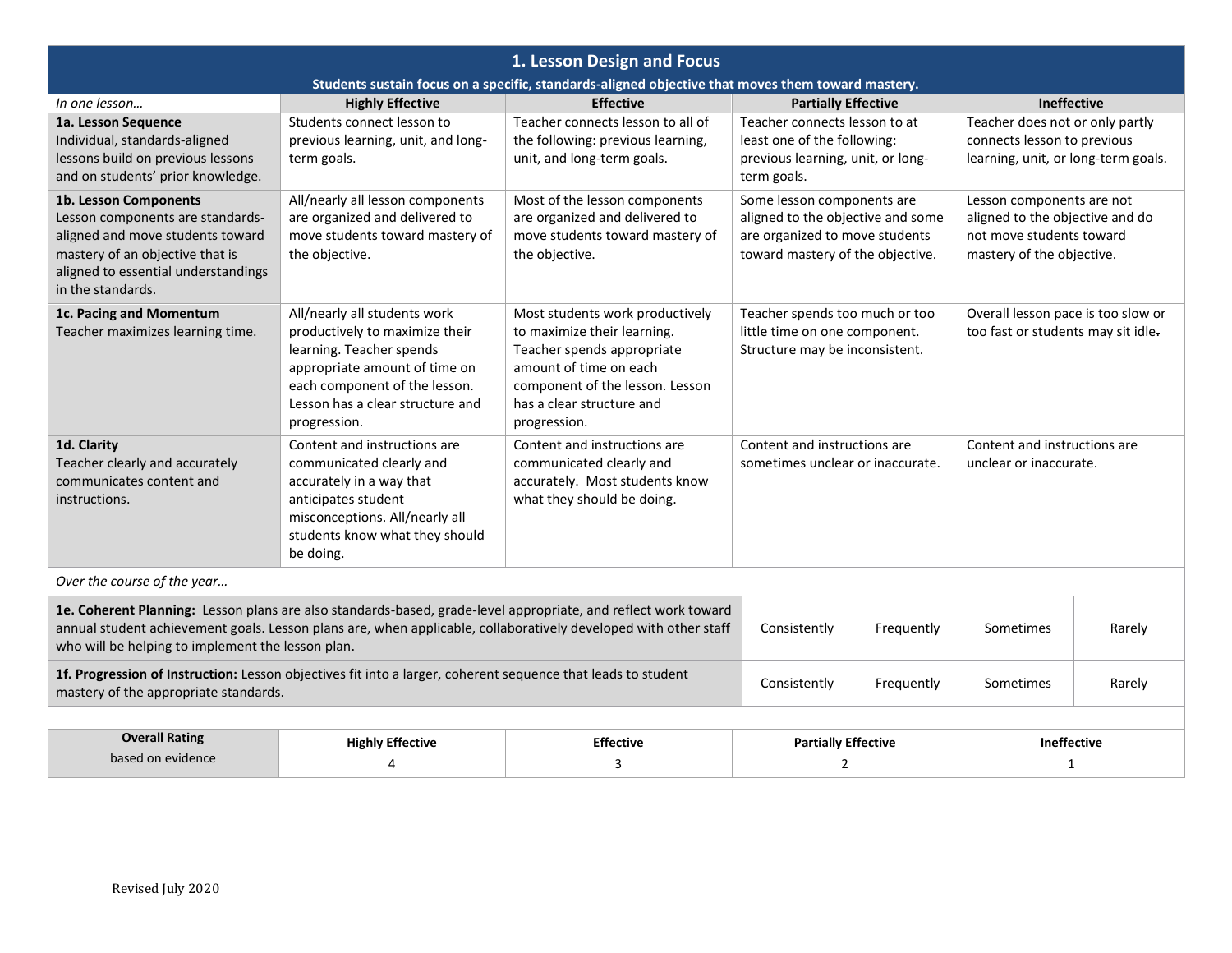| 2. Rigor and Inclusiveness                                                                                                                                                                                                                                                                                                                                                                                                                                                                                                                                                                                                                                                                                                                                                                                                                                                                                                                                                                                                                                                                      |                                                                                                                                                                                                                                                          |                                                                                                                                                                    |                                                                                                                                                                                                                                                                                  |  |                         |                    |                                                                                        |  |  |
|-------------------------------------------------------------------------------------------------------------------------------------------------------------------------------------------------------------------------------------------------------------------------------------------------------------------------------------------------------------------------------------------------------------------------------------------------------------------------------------------------------------------------------------------------------------------------------------------------------------------------------------------------------------------------------------------------------------------------------------------------------------------------------------------------------------------------------------------------------------------------------------------------------------------------------------------------------------------------------------------------------------------------------------------------------------------------------------------------|----------------------------------------------------------------------------------------------------------------------------------------------------------------------------------------------------------------------------------------------------------|--------------------------------------------------------------------------------------------------------------------------------------------------------------------|----------------------------------------------------------------------------------------------------------------------------------------------------------------------------------------------------------------------------------------------------------------------------------|--|-------------------------|--------------------|----------------------------------------------------------------------------------------|--|--|
| Instructional strategies challenge all students and provide multiple pathways to mastery.                                                                                                                                                                                                                                                                                                                                                                                                                                                                                                                                                                                                                                                                                                                                                                                                                                                                                                                                                                                                       |                                                                                                                                                                                                                                                          |                                                                                                                                                                    |                                                                                                                                                                                                                                                                                  |  |                         |                    |                                                                                        |  |  |
| In one lesson                                                                                                                                                                                                                                                                                                                                                                                                                                                                                                                                                                                                                                                                                                                                                                                                                                                                                                                                                                                                                                                                                   | <b>Highly Effective</b>                                                                                                                                                                                                                                  | <b>Effective</b>                                                                                                                                                   | <b>Partially Effective</b>                                                                                                                                                                                                                                                       |  |                         | <b>Ineffective</b> |                                                                                        |  |  |
| 2a. Tailored Instruction<br>Teacher tailors instruction to<br>move all students toward<br>mastery.                                                                                                                                                                                                                                                                                                                                                                                                                                                                                                                                                                                                                                                                                                                                                                                                                                                                                                                                                                                              | Teacher consistently tailors<br>strategies that reflect knowledge of<br>students and lead to mastery for<br>all/nearly all students.                                                                                                                     | Teacher often tailors strategies<br>that reflect knowledge of students<br>and lead to mastery for most<br>students.                                                | Teacher sometimes tailors strategies<br>that reflect knowledge of students.<br>Some strategies lead to mastery for<br>some students.                                                                                                                                             |  |                         |                    | Teacher does not tailor strategies or<br>strategies do not lead to student<br>mastery. |  |  |
| 2b. Questions & Tasks<br>Questions and tasks ensure<br>student comprehension and ask<br>for application, analysis, and/or<br>synthesis.                                                                                                                                                                                                                                                                                                                                                                                                                                                                                                                                                                                                                                                                                                                                                                                                                                                                                                                                                         | Questions and tasks consistently<br>ensure student comprehension as<br>well as application, analysis, and<br>synthesis.                                                                                                                                  | Questions and tasks often ensure<br>student comprehension as well as<br>some application, analysis, and<br>synthesis.                                              | Questions and tasks promote<br>student comprehension and minimal<br>or inconsistent application, analysis,<br>and synthesis.                                                                                                                                                     |  |                         |                    | Questions and tasks are not<br>challenging or teacher does not ask<br>any questions.   |  |  |
| 2c. Responsiveness<br>Teacher anticipates and responds<br>to student reactions and<br>misunderstandings by adjusting<br>instructional strategies.                                                                                                                                                                                                                                                                                                                                                                                                                                                                                                                                                                                                                                                                                                                                                                                                                                                                                                                                               | Teacher has anticipated student<br>reactions and misunderstanding(s)<br>as evidenced by effective<br>instructional strategies and<br>immediate adjustments when<br>misunderstandings occur.<br>Adjustments effectively reach<br>all/nearly all students. | Teacher quickly recognizes<br>misunderstanding(s) and employs<br>alternative strategies to reach<br>most students. Adjustments<br>effectively reach most students. | Teacher sometimes recognizes<br>Teacher does not recognize<br>misunderstanding(s) or rarely adjusts<br>student misunderstanding(s) and<br>adjusts instructional strategies.<br>instructional strategies based on<br>Adjustments are somewhat<br>student reactions.<br>effective. |  |                         |                    |                                                                                        |  |  |
| 2d. Precision & Evidence<br>Teacher and students require<br>precision and evidence in tasks<br>and responses.                                                                                                                                                                                                                                                                                                                                                                                                                                                                                                                                                                                                                                                                                                                                                                                                                                                                                                                                                                                   | Teacher and students provide, and<br>demand of each other, as<br>appropriate, well-structured<br>arguments, rationale, and evidence<br>in their responses. Students use<br>evidence to self-correct.                                                     | Teacher demands students<br>provide well-structured<br>arguments, rationale, and<br>evidence in their responses, as<br>appropriate.                                | Teacher does not correct inaccurate<br>Teacher sometimes demands<br>responses or does not demand<br>supporting evidence or precision<br>from students.<br>supporting evidence from students.                                                                                     |  |                         |                    |                                                                                        |  |  |
| Over the course of the year                                                                                                                                                                                                                                                                                                                                                                                                                                                                                                                                                                                                                                                                                                                                                                                                                                                                                                                                                                                                                                                                     |                                                                                                                                                                                                                                                          |                                                                                                                                                                    |                                                                                                                                                                                                                                                                                  |  |                         |                    |                                                                                        |  |  |
| 2e. Revisions: Student work includes revisions based on teacher and some peer feedback, especially revised explanations and<br>Consistently<br>Frequently<br>Sometimes<br>Rarely<br>justifications to demonstrate student movement toward mastery.                                                                                                                                                                                                                                                                                                                                                                                                                                                                                                                                                                                                                                                                                                                                                                                                                                              |                                                                                                                                                                                                                                                          |                                                                                                                                                                    |                                                                                                                                                                                                                                                                                  |  |                         |                    |                                                                                        |  |  |
| 2f. Depth of Knowledge: Lesson objectives, tasks, and materials require students to demonstrate the following range of skills:<br>• Recall & Reproduction: Recall of a fact, term, principle, or concept; perform a routine procedure; build on prior knowledge<br>• Basic Application of Concepts: Use of information and conceptual knowledge to select appropriate procedures for a task; identify two or more<br>steps with decision points along the way; solve routine problems; organize/display information<br>Consistently<br>Frequently<br>Sometimes<br>• Strategic Thinking: Develop a plan or sequence of steps to approach an abstract, complex, or non-routine problem using reasoning, decision<br>making, and justification; show success in approaching problems with more than one possible answer<br>• Extended Thinking: Undertake an investigation or application to real-world; requires time to research, problem-solve, and process multiple<br>conditions of the problem or task; requires non-routine manipulations across disciplines/content areas/multiple sources |                                                                                                                                                                                                                                                          |                                                                                                                                                                    |                                                                                                                                                                                                                                                                                  |  |                         | Rarely             |                                                                                        |  |  |
|                                                                                                                                                                                                                                                                                                                                                                                                                                                                                                                                                                                                                                                                                                                                                                                                                                                                                                                                                                                                                                                                                                 |                                                                                                                                                                                                                                                          |                                                                                                                                                                    |                                                                                                                                                                                                                                                                                  |  |                         |                    |                                                                                        |  |  |
| <b>Overall Rating</b><br>based on preponderance of evidence                                                                                                                                                                                                                                                                                                                                                                                                                                                                                                                                                                                                                                                                                                                                                                                                                                                                                                                                                                                                                                     | <b>Highly Effective</b><br>4                                                                                                                                                                                                                             | <b>Effective</b><br>3                                                                                                                                              | <b>Partially Effective</b><br>$\overline{2}$                                                                                                                                                                                                                                     |  | <b>Ineffective</b><br>1 |                    |                                                                                        |  |  |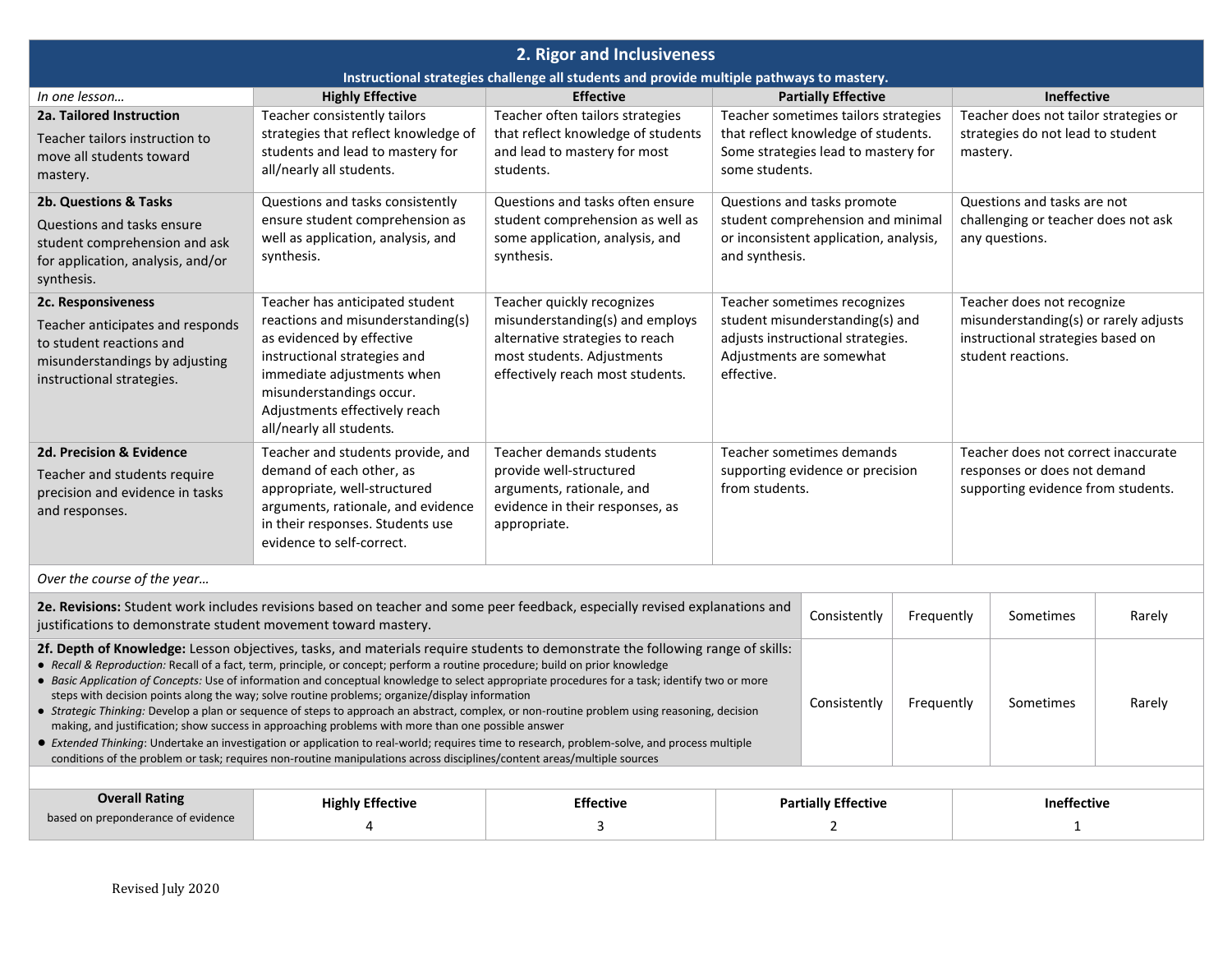| 3. Culture of Achievement                                                                                                                                         |                                                                       |                                                                     |                                                                 |                                     |                                                                                                                                                                          |                    |  |  |
|-------------------------------------------------------------------------------------------------------------------------------------------------------------------|-----------------------------------------------------------------------|---------------------------------------------------------------------|-----------------------------------------------------------------|-------------------------------------|--------------------------------------------------------------------------------------------------------------------------------------------------------------------------|--------------------|--|--|
| A learning-focused environment of shared high expectations promotes mastery.                                                                                      |                                                                       |                                                                     |                                                                 |                                     |                                                                                                                                                                          |                    |  |  |
| In one lesson                                                                                                                                                     | <b>Highly Effective</b>                                               | <b>Effective</b>                                                    |                                                                 | <b>Partially Effective</b>          | Ineffective                                                                                                                                                              |                    |  |  |
| 3a. Active Engagement in                                                                                                                                          | All/nearly all students are                                           | Most students are actively                                          |                                                                 | Some students are actively engaged  | Few students are actively engaged<br>or most students appear indifferent                                                                                                 |                    |  |  |
| <b>Learning</b>                                                                                                                                                   | actively engaged in solving<br>problems and mastering new             | engaged in solving problems and<br>mastering new materials.         | or some students appear<br>indifferent or bored.                |                                     | or bored.                                                                                                                                                                |                    |  |  |
| Students express satisfaction as<br>they solve problems and master                                                                                                | materials. They are passionate                                        |                                                                     |                                                                 |                                     |                                                                                                                                                                          |                    |  |  |
| new material.                                                                                                                                                     | about meeting the goal.                                               |                                                                     |                                                                 |                                     |                                                                                                                                                                          |                    |  |  |
| 3b. Persistence                                                                                                                                                   | All/nearly all students persist in                                    | Most students persist in                                            | With the teacher's assistance,                                  |                                     | Students do not attempt to confront                                                                                                                                      |                    |  |  |
| Students show persistence in                                                                                                                                      | confronting demanding concepts                                        | confronting demanding concepts                                      |                                                                 | students try to confront demanding  | demanding concepts and tasks and                                                                                                                                         |                    |  |  |
| confronting demanding concepts                                                                                                                                    | and tasks to meet the objective<br>without reliance on the teacher.   | and tasks to meet the objective<br>without reliance on the teacher. | concepts and tasks, yet not all<br>students meet the objective. |                                     | teacher does not provide strategies<br>to overcome challenges.                                                                                                           |                    |  |  |
| and tasks.                                                                                                                                                        |                                                                       |                                                                     |                                                                 |                                     |                                                                                                                                                                          |                    |  |  |
| 3c. Community                                                                                                                                                     | Teacher and students<br>consistently use positive,                    | Teacher and students often use<br>positive, productive language and | Teacher sometimes uses positive,<br>productive language.        |                                     | Teacher rarely uses positive,<br>productive language or uses<br>negative and unsupportive language.<br>Classroom values and norms do not<br>exist or are not reinforced. |                    |  |  |
| Classroom norms promote                                                                                                                                           | productive language and                                               | promote classroom values and                                        | Classroom values and norms are                                  |                                     |                                                                                                                                                                          |                    |  |  |
| positive and productive teacher-<br>student and student-student                                                                                                   | promote classroom values and                                          | norms.                                                              | inconsistently reinforced.                                      |                                     |                                                                                                                                                                          |                    |  |  |
| relationships.                                                                                                                                                    | norms.                                                                |                                                                     |                                                                 |                                     |                                                                                                                                                                          |                    |  |  |
| 3d. Attention                                                                                                                                                     | All/nearly all students are on                                        | Most students are on task                                           |                                                                 | Some students are on task through   | Few students are on task throughout<br>the lesson. Off-task behavior is<br>ineffectively redirected.                                                                     |                    |  |  |
| Teacher's strategies and routines                                                                                                                                 | task throughout the lesson.                                           | throughout the lesson. Occasional                                   | the lesson. Off-task behavior is                                |                                     |                                                                                                                                                                          |                    |  |  |
| capture and maintain student                                                                                                                                      | Students do not engage in off-                                        | off-task behavior is effectively                                    |                                                                 | inconsistently redirected resulting |                                                                                                                                                                          |                    |  |  |
| attention on learning.                                                                                                                                            | task behavior, or rare off-task<br>behavior is effectively redirected | redirected so that little<br>instructional time is lost.            | in some lost instructional time.                                |                                     |                                                                                                                                                                          |                    |  |  |
|                                                                                                                                                                   | with no lost instructional time.                                      |                                                                     |                                                                 |                                     |                                                                                                                                                                          |                    |  |  |
| Over the course of the year                                                                                                                                       |                                                                       |                                                                     |                                                                 |                                     |                                                                                                                                                                          |                    |  |  |
| 3e. High Expectations: The teacher fosters a classroom culture that is consistently one of high expectations<br>and hard work, and the teacher models excellence. |                                                                       |                                                                     | Consistently<br>Frequently                                      |                                     | Sometimes                                                                                                                                                                | Rarely             |  |  |
| 3f. Peer Accountability: Students hold themselves and their peers accountable for learning and supporting<br>the culture of the classroom.                        |                                                                       |                                                                     | Consistently<br>Frequently                                      |                                     | Sometimes                                                                                                                                                                | Rarely             |  |  |
|                                                                                                                                                                   |                                                                       |                                                                     |                                                                 |                                     |                                                                                                                                                                          |                    |  |  |
| <b>Overall Rating</b>                                                                                                                                             | <b>Highly Effective</b>                                               | <b>Effective</b>                                                    |                                                                 | <b>Partially Effective</b>          |                                                                                                                                                                          | <b>Ineffective</b> |  |  |
| based on preponderance<br>of evidence                                                                                                                             |                                                                       | 3                                                                   | 2                                                               |                                     |                                                                                                                                                                          |                    |  |  |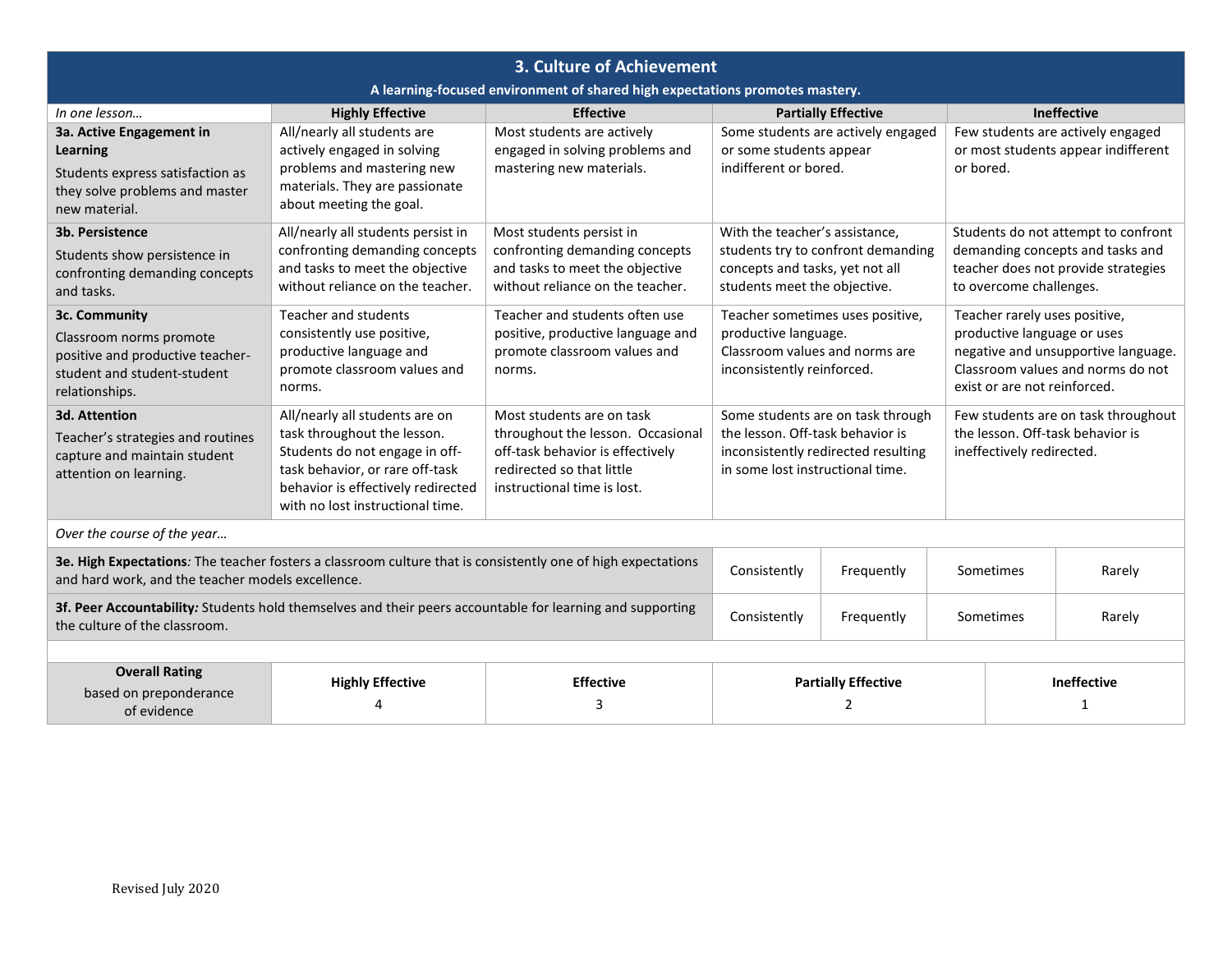| 4. Student Progress Toward Mastery                                                                                                                                                            |                                                                                                                                                                                                                                                                                                               |                                                                                                                                                                                                                                                                                 |                                                                                                                                                                                         |            |                                                                                                                                                         |        |  |  |
|-----------------------------------------------------------------------------------------------------------------------------------------------------------------------------------------------|---------------------------------------------------------------------------------------------------------------------------------------------------------------------------------------------------------------------------------------------------------------------------------------------------------------|---------------------------------------------------------------------------------------------------------------------------------------------------------------------------------------------------------------------------------------------------------------------------------|-----------------------------------------------------------------------------------------------------------------------------------------------------------------------------------------|------------|---------------------------------------------------------------------------------------------------------------------------------------------------------|--------|--|--|
| Students show evidence of, and teacher monitors, growth.                                                                                                                                      |                                                                                                                                                                                                                                                                                                               |                                                                                                                                                                                                                                                                                 |                                                                                                                                                                                         |            |                                                                                                                                                         |        |  |  |
| In one lesson                                                                                                                                                                                 | <b>Highly Effective</b>                                                                                                                                                                                                                                                                                       | <b>Effective</b>                                                                                                                                                                                                                                                                | <b>Partially Effective</b>                                                                                                                                                              |            | Ineffective                                                                                                                                             |        |  |  |
| 4a. Checks for Understanding<br>Teacher consistently checks for<br>understanding.                                                                                                             | Checks for understanding are<br>consistent, aligned to the<br>objective, and fully integrated into<br>the lesson. Teacher gathers varied<br>evidence from the whole class and<br>individual students. Information<br>provides a clear understanding of<br>all/nearly all students' level of<br>comprehension. | Checks for understanding are<br>completed throughout the lesson<br>and are aligned to the objective.<br>Teacher gathers evidence from the<br>whole class and individual<br>students. Information provides a<br>clear understanding of most<br>students' level of comprehension. | Checks for understanding occur<br>only sometimes or may not be<br>aligned with the objective. Checks<br>provide incomplete evidence from<br>the whole class and individual<br>students. |            | Checks for understanding are not<br>used or are not aligned to the<br>lesson objective. Checks provide<br>limited or no evidence to assess<br>progress. |        |  |  |
| 4b. Feedback                                                                                                                                                                                  | Teacher feedback is academically                                                                                                                                                                                                                                                                              | Most teacher feedback is                                                                                                                                                                                                                                                        | Teacher feedback is academically                                                                                                                                                        |            | Teacher feedback, if it exists, is not                                                                                                                  |        |  |  |
| Teacher and students give and<br>receive timely, specific, and<br>constructive feedback.                                                                                                      | focused, appropriate, and specific,<br>tailored to the learning needs of<br>each student, and allows for<br>independent corrections and<br>improvements. Students give<br>feedback to one another.                                                                                                            | academically focused, appropriate,<br>and specific, tailored to the<br>learning needs of each student,<br>and allows for independent<br>corrections and improvements.                                                                                                           | focused and appropriate, but is not<br>tailored to the unique needs of<br>each student or is often teacher-<br>directed.                                                                |            | academically focused and not<br>tailored to the students. Feedback<br>may be inappropriate.                                                             |        |  |  |
| 4c. Demonstration of Learning                                                                                                                                                                 | All/nearly all students achieve the                                                                                                                                                                                                                                                                           | Most students achieve the clear                                                                                                                                                                                                                                                 | Some students master the                                                                                                                                                                |            | There is inconsistent or no                                                                                                                             |        |  |  |
| Students know more at the end of<br>the lesson than they did at the<br>start.                                                                                                                 | clear and measurable objective<br>that moves them toward grade-<br>level standards. Students can<br>explain why the objective is<br>important.                                                                                                                                                                | and measurable objective that<br>moves them to grade-level<br>standards.                                                                                                                                                                                                        | objective or master some of the<br>objective. Objective may be<br>unclear, not measurable, or not<br>aligned to grade-level standards.                                                  |            | evidence that students master the<br>objective. There is no clear and<br>measurable objective.                                                          |        |  |  |
| Over the course of the year                                                                                                                                                                   |                                                                                                                                                                                                                                                                                                               |                                                                                                                                                                                                                                                                                 |                                                                                                                                                                                         |            |                                                                                                                                                         |        |  |  |
| 4d. Using Data: Teacher tracks assessment data to understand each student's progress toward mastery and uses<br>results to guide planning and instruction.                                    |                                                                                                                                                                                                                                                                                                               |                                                                                                                                                                                                                                                                                 | Consistently                                                                                                                                                                            | Frequently | Sometimes                                                                                                                                               | Rarely |  |  |
| 4e. Understanding of Growth: Teacher can articulate specifically (and with evidence) whether or not each<br>student has met grade-level standards and, if not, what they still need to learn. |                                                                                                                                                                                                                                                                                                               | Consistently                                                                                                                                                                                                                                                                    | Frequently                                                                                                                                                                              | Sometimes  | Rarely                                                                                                                                                  |        |  |  |
| 4f. Progress Toward Goals: Data reflect that students are progressing toward mastery of the objectives of the<br>focus areas, leading toward mastery of grade-level standards.                |                                                                                                                                                                                                                                                                                                               |                                                                                                                                                                                                                                                                                 | Consistently<br>Frequently                                                                                                                                                              |            | Sometimes                                                                                                                                               | Rarely |  |  |
|                                                                                                                                                                                               |                                                                                                                                                                                                                                                                                                               |                                                                                                                                                                                                                                                                                 |                                                                                                                                                                                         |            |                                                                                                                                                         |        |  |  |
| <b>Overall Rating</b><br>based on preponderance<br>of evidence                                                                                                                                | <b>Highly Effective</b><br>4                                                                                                                                                                                                                                                                                  | <b>Effective</b><br>3                                                                                                                                                                                                                                                           | <b>Partially Effective</b><br>$\overline{2}$                                                                                                                                            |            | <b>Ineffective</b><br>$\mathbf{1}$                                                                                                                      |        |  |  |